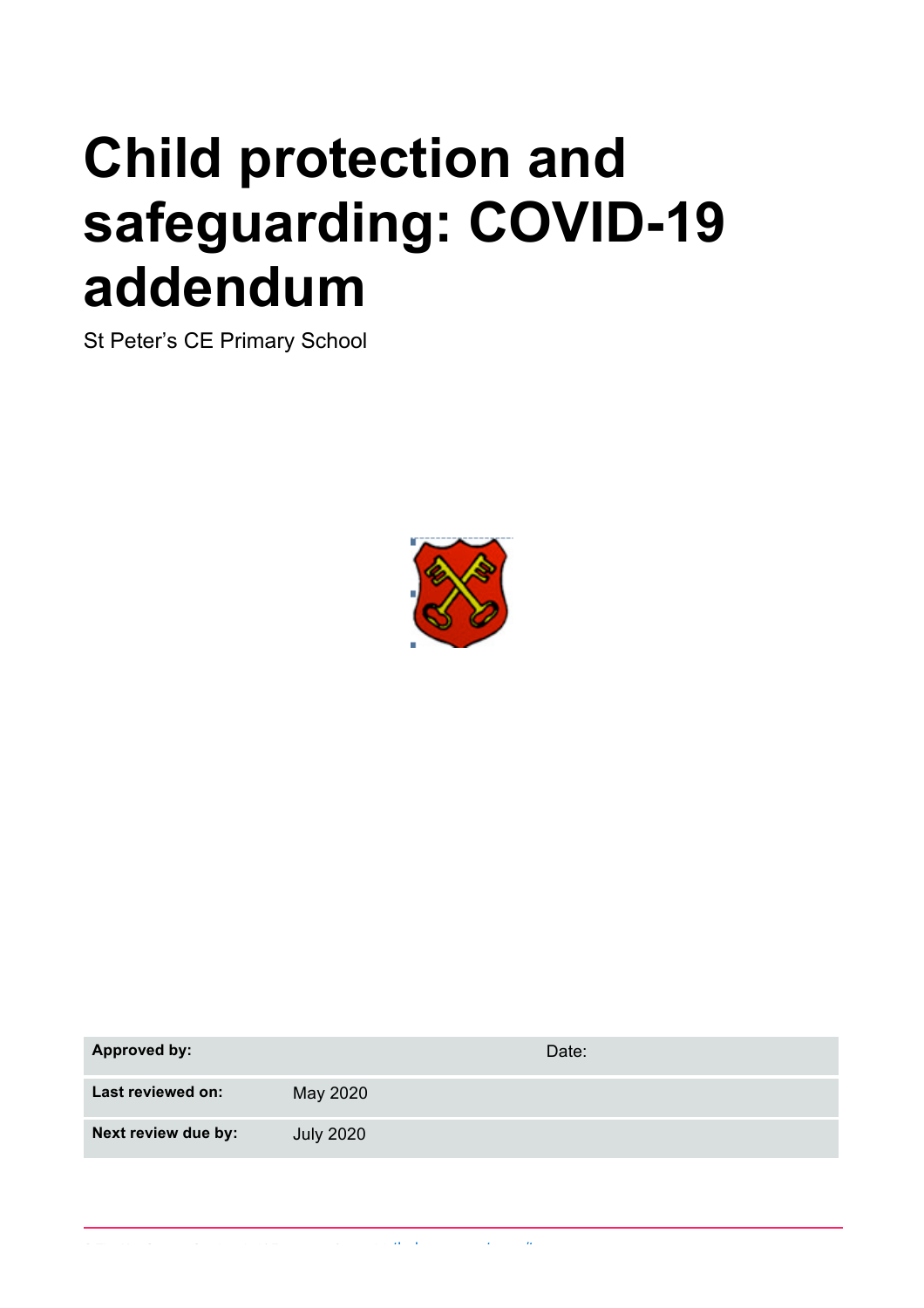# **Contents**

## **Important contacts**

| <b>ROLE</b>                                  | <b>NAME</b>                                                | <b>CONTACT DETAILS</b> |
|----------------------------------------------|------------------------------------------------------------|------------------------|
| Designated safeguarding lead<br>(DSL)        | Iain Gunn, Headteacher                                     | 01277 215577           |
|                                              | Catherine Reynolds, SENCo                                  | 01277 215577           |
| Deputy DSL                                   | Charlotte Stapleton, Deputy HT                             | 01277 215577           |
| Local authority designated<br>officer (LADO) | Children's Workforce Allegations<br><b>Management Team</b> | 03330 139 797          |
| Chair of governors                           | Chris Luck                                                 | 01277 227595           |

# **1. Scope and definitions**

This addendum applies during the period of school closure due to COVID-19, and reflects updated advice from our local safeguarding partners and local authority (LA) Essex.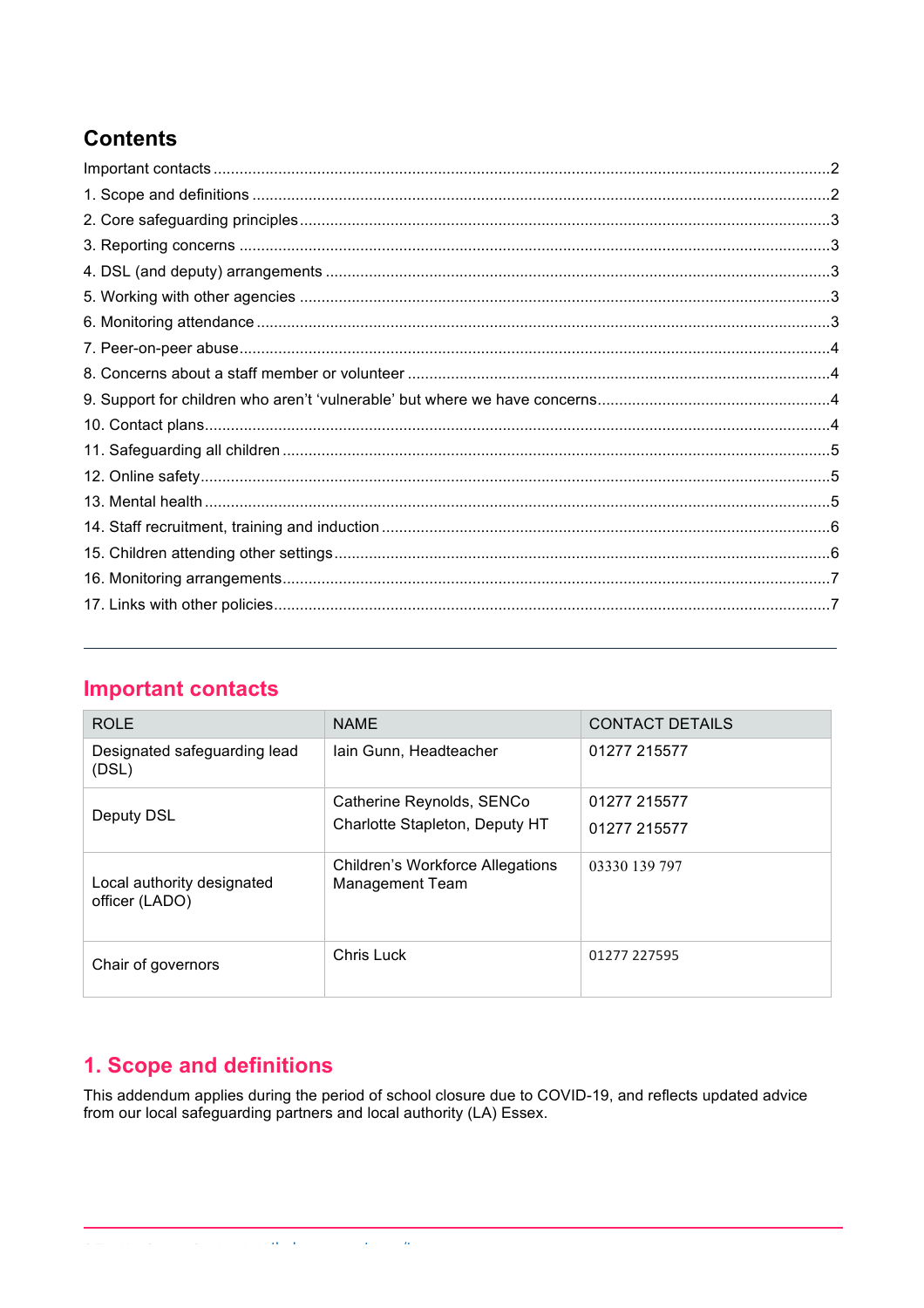It sets out changes to our normal child protection policy in light of the Department for Education's guidance Coronavirus: safeguarding in schools, colleges and other providers, and should be read in conjunction with that policy.

Unless covered here, our normal child protection policy continues to apply.

The Department for Education's (DfE's) definition of 'vulnerable children' includes those who:

- > Have a social worker, including children:
	- With a child protection plan
	- Assessed as being in need
	- Looked after by the local authority
- > Have an education, health and care (EHC) plan

## **2. Core safeguarding principles**

We will still have regard to the statutory safeguarding guidance, Keeping Children Safe in Education.

Although we are operating in a different way to normal, we are still following these important safeguarding principles:

- The best interests of children must come first
- $\geq$  If anyone has a safeguarding concern about any child, they should continue to act on it immediately
- A designated safeguarding lead (DSL) or deputy should be available at all times (see section 4 for details of our arrangements)
- It's essential that unsuitable people don't enter the school workforce or gain access to children
- Children should continue to be protected when they are online

#### **3. Reporting concerns**

All staff and volunteers must continue to act on any concerns they have about a child immediately. It is still vitally important to do this, both for children still attending school and those at home.

As a reminder, all staff should continue to work with and support children's social workers, where they have one, to help protect vulnerable children.

## **4. DSL (and deputy) arrangements**

We aim to have a trained DSL or deputy DSL on site wherever possible. Details of all important contacts are listed in the 'Important contacts' section at the start of this addendum.

We will ensure that DSLs (and deputies), wherever their location, know who the most vulnerable children in our school are.

## **5. Working with other agencies**

We will continue to work with children's social care, and with virtual school heads for looked-after and previously looked-after children.

We will continue to update this addendum where necessary, to reflect any updated guidance from:

- > Our 3 local safeguarding partners
- The local authority about children with education, health and care (EHC) plans, the local authority designated officer and children's social care, reporting mechanisms, referral thresholds and children in need

## **6. Monitoring attendance**

As most children will not be attending school during this period of school closure, we will not be completing our usual attendance registers or following our usual procedures to follow up on non-attendance.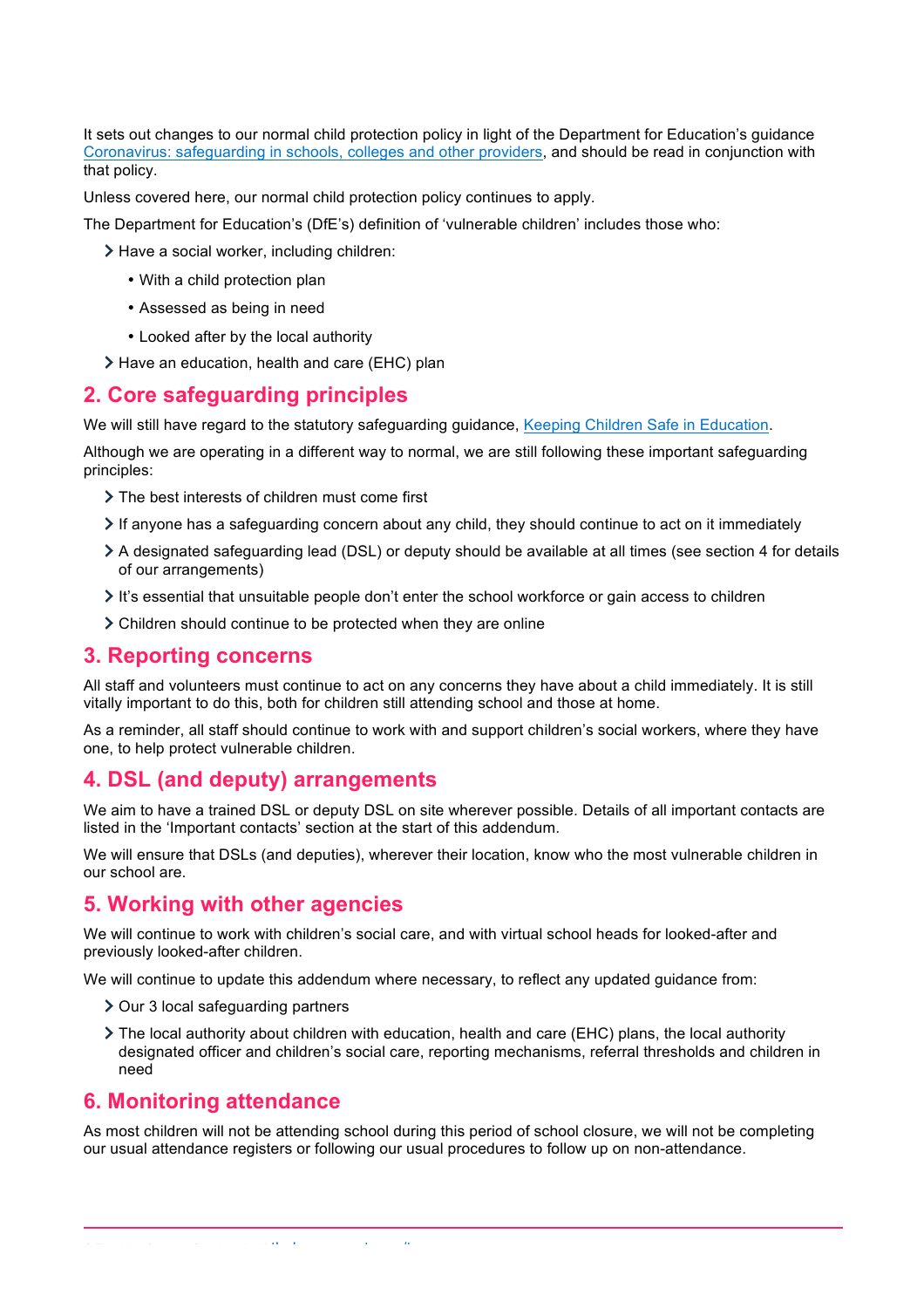The exception to this is where any child we expect to attend school during the closure doesn't attend, or stops attending. In these cases we will:

- Follow up on their absence with their parents or carers, by telephone
- Notify their social worker, where they have one

We are using the Department for Education's daily online attendance form to keep an accurate record of who is attending school.

We will make arrangements with parents and carers to make sure we have up-to-date emergency contact details, and additional contact details where possible. Student up-date forms are sent home annually (with interim reports in February).

#### **7. Peer-on-peer abuse**

We will continue to follow the principles set out in part 5 of Keeping Children Safe in Education when managing reports and supporting victims of peer-on-peer abuse.

Staff should continue to act on any concerns they have immediately – about both children attending school and those at home.

### **8. Concerns about a staff member or volunteer**

We will continue to follow the principles set out in part 4 of Keeping Children Safe in Education.

Staff should continue to act on any concerns they have immediately – whether those concerns are about staff/volunteers working on site or remotely.

We will continue to refer adults who have harmed or pose a risk of harm to a child or vulnerable adult to the Disclosure and Barring Service (DBS).

We will continue to refer potential cases of teacher misconduct to the Teaching Regulation Agency. We will do this using the email address Misconduct.Teacher@education.gov.uk for the duration of the COVID-19 period, in line with government guidance.

## **9. Support for children who aren't 'vulnerable' but where we have concerns**

We have the option to offer places in school to children who don't meet the Department for Education's definition of 'vulnerable', but who we have safeguarding concerns about. We will work with parents/carers to do this. These children maybe those who haven't met the threshold for a referral but where staff have raised concerns.

If these children will not be attending school, we will put a contact plan in place, as explained in section 10 below.

## **10. Contact plans**

We have contact plans for children with a social worker and children who we have safeguarding concerns about, for circumstances where:

- They won't be attending school (for example where the school, parent/carer and social worker, if relevant, have decided together that this wouldn't be in the child's best interests); or
- They would usually attend but have to self-isolate

Each child has an individual plan which sets out:

- $\geq$  How often the school will make contact this will be at least once a week
- Which staff member(s) will make contact as far as possible, this will be staff who know the family well
- $\geq$  How staff will make contact this will be over the phone, doorstep visits, or a combination of both

We have agreed these plans with children's social care where relevant, and will review them when attendance arrangements change.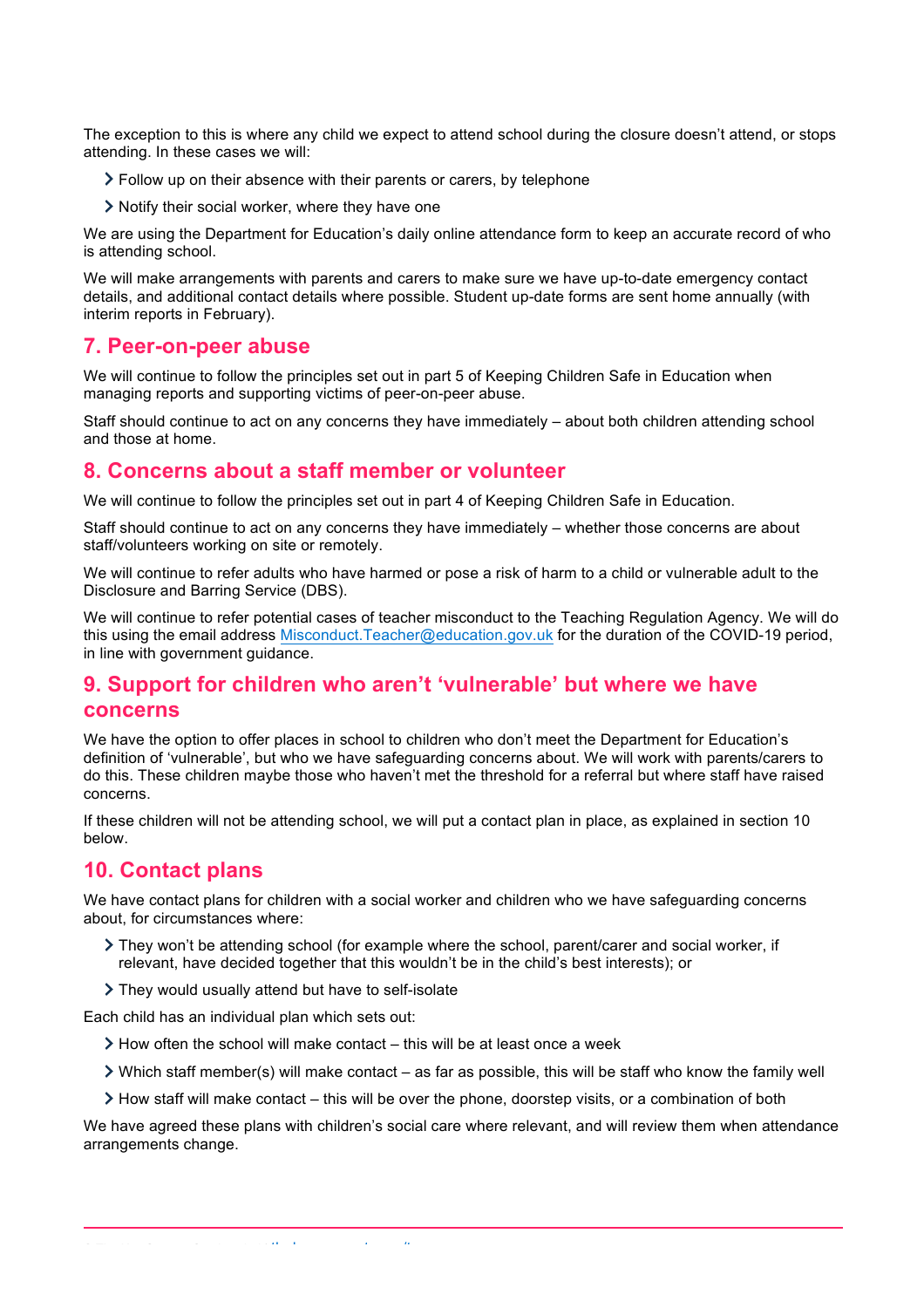If we can't make contact, we will contact children's social care.

## **11. Safeguarding all children**

Staff and volunteers are aware that this difficult time potentially puts all children at greater risk.

Staff and volunteers will continue to be alert to any signs of abuse, or effects on pupils' mental health that are also safeguarding concerns, and act on concerns immediately in line with the procedures set out in section 3 above.

For children at home, they will look out for signs like:

- Not completing assigned work or logging on to school systems
- No contact from children or families
- Seeming more withdrawn during any class check-ins or video calls

Children are likely to be spending more time online during this period – see section 12 below for our approach to online safety both in and outside school.

See section 13 below for information on how we will support pupils' mental health.

## **12. Online safety**

#### **12.1 In school**

We will continue to have appropriate filtering and monitoring systems in place in school.

If IT staff are unavailable, our contingency plan is to use RM support.

#### **12.2 Outside school**

Where staff are interacting with children online, they will continue to follow our existing staff behaviour policy/code of conduct/IT acceptable use policy.

Also Changes to Code of Conduct during COVID-19 document produced in March 2020.

Staff will continue to be alert to signs that a child may be at risk of harm online, and act on any concerns immediately, following our reporting procedures as set out in section 3 of this addendum.

We will make sure children know how to report any concerns they have back to our school, and signpost them to other sources of support too.

#### **13.3 Working with parents and carers**

We will make sure parents and carers:

- $\geq$  Are aware of the potential risks to children online and the importance of staying safe online
- X how what our school is asking children to do online, including what sites they will be using and who they will be interacting with from our school
- Are aware that they should only use reputable online companies or tutors if they wish to supplement the remote teaching and resources our school provides
- Know where else they can go for support to keep their children safe online

This will be communicated by regular emails from the Headteacher and via DB Primary.

#### **13. Mental health**

Where possible, we will continue to offer our current support for pupil mental health for all pupils. We will be offering counselling over the phone instead of face-to-face.

We will also signpost all pupils, parents and staff to other resources to support good mental health at this time.

When setting expectations for pupils learning remotely and not attending school, teachers will bear in mind the potential impact of the current situation on both children's and adults' mental health.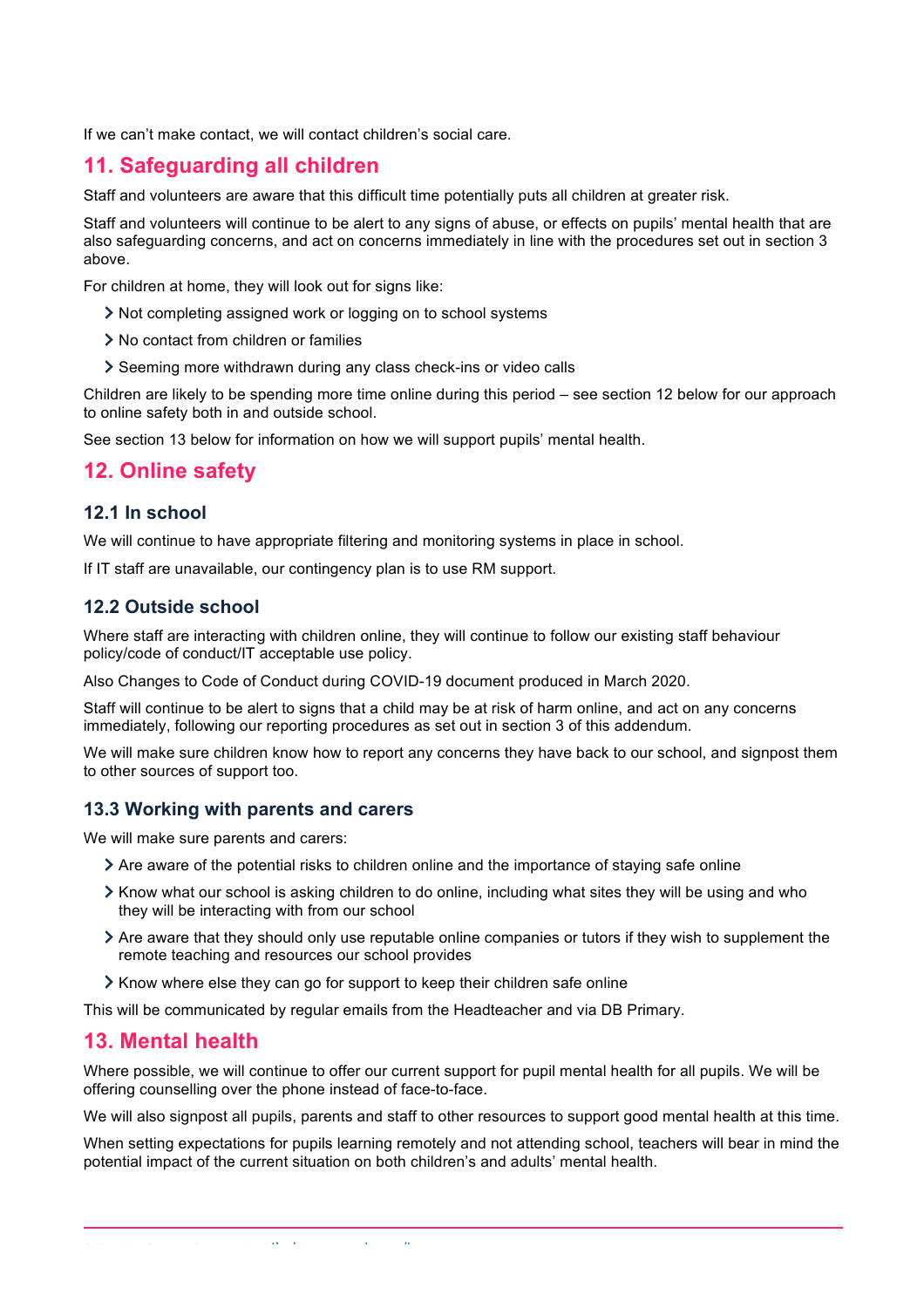# **14. Staff recruitment, training and induction**

#### **14.1 Recruiting new staff and volunteers**

We continue to recognise the importance of robust safer recruitment procedures, so that adults and volunteers who work in our school are safe to work with children.

We will continue to follow our safer recruitment procedures, and part 3 of Keeping Children Safe in Education.

In urgent cases, when validating proof of identity documents to apply for a DBS check, we will initially accept verification of scanned documents via online video link, rather than being in physical possession of the original documents. This approach is in line with revised guidance from the DBS.

New staff must still present the original documents when they first attend work at our school.

We will continue to do our usual checks on new volunteers, and do risk assessments to decide whether volunteers who aren't in regulated activity should have an enhanced DBS check, in accordance with paragraphs 167-172 of Keeping Children Safe in Education.

#### **14.2 Staff 'on loan' from other schools**

We will assess the risks of staff 'on loan' working in our school, and seek assurance from the 'loaning' school that staff have had the appropriate checks. The Headteacher will do these risk assessments.

We will also use the DBS Update Service, where these staff have signed up to it, to check for any new information.

#### **14.3 Safeguarding induction and training**

We will make sure staff and volunteers are aware of changes to our procedures and local arrangements.

New staff and volunteers will continue to receive:

- > A safeguarding induction
- A copy of our children protection policy (and this addendum)
- Xeeping Children Safe in Education part 1

We will decide on a case-by-case basis what level of safeguarding induction staff 'on loan' need. In most cases, this will be:

- A copy of our child protection policy and this addendum
- > Confirmation of local processes
- Confirmation of DSL arrangements

#### **14.4 Keeping records of who's on site**

We will keep a record of which staff and volunteers are on site each day, and that appropriate checks have been carried out for them.

We will continue to keep our single central record up to date.

We will use Inventry and the single central record to log:

- Everyone working or volunteering in our school each day, including staff 'on loan'
- Details of any risk assessments carried out on staff and volunteers on loan from elsewhere

#### **15. Children attending other settings**

Where children are temporarily required to attend another setting, we will make sure the receiving school is provided with any relevant welfare and child protection information.

Wherever possible, our DSL (or deputy) and/or special educational needs co-ordinator (SENCO) will share, as applicable: